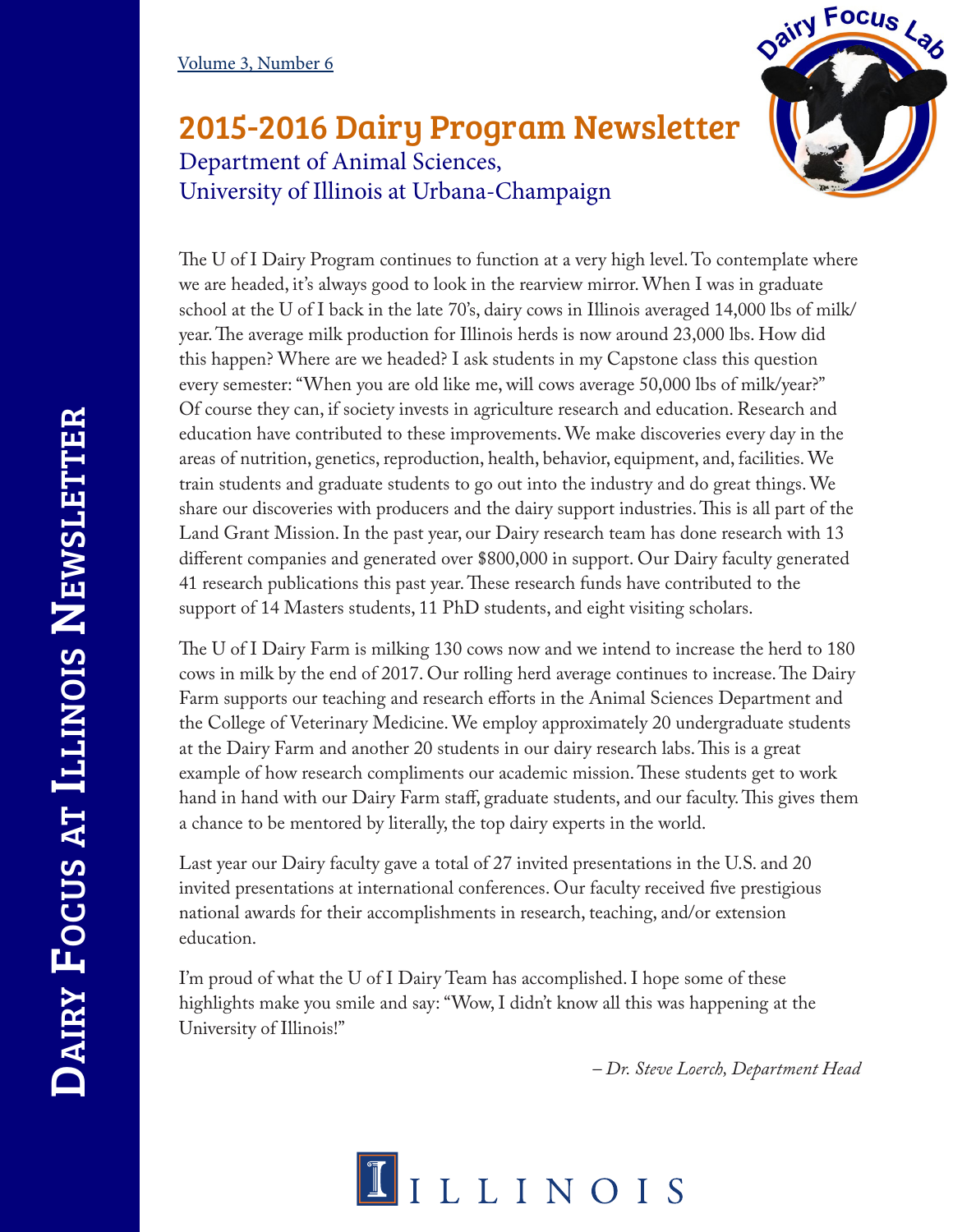## **DAIRY FOCUS LAB**

The Dairy Focus Lab is Dr. Cardoso's dairy nutrition and reproduction research laboratory. It was created in 2012 when Dr. Cardoso accepted a position in the Department of Animal Sciences at the University of Illinois. Dr. Cardoso teaches four courses with focus in dairy:

1) ANSC 201—Principles of Dairy Production: Surveys the dairy industry; examines principles of breeding, selection, reproduction, feeding, milking and management of dairy cattle.

2) ANSC 400—Dairy Herd Management: The technology of modern milk production practices; application of principles in nutrition, physiology, economics, health and hygiene, waste management, and facilities design for efficient dairy herd management systems.

3) ANSC 471—Leaders & Entrepreneurs: designed to familiarize students with the tools and skills necessary for successful business operation in industry and entrepreneurial environments (including food animal production farms). Its overall aim is to explore how enhanced interpersonal and leadership skills may facilitate positive relations in business. Students design a business plan–an entrepreneurial enterprise–that will be read by an external committee (professors, community members, business owners) and evaluated for its viability and creativity.

This course is relevant for leaders as well as future entrepreneurs interested in acquiring a valuable skill set that may be applied to many careers. This course includes trips to the UIUC Dairy Cattle Research Unit to allow students to observe management tools used by the facility.

4) ANSC 100—Introduction to Animal Sciences: a one week section on dairy; including a visit to the UIUC Dairy Cattle Research Unit.

Since 2012, Dr. Cardoso has been named 12 times to the "List of Teachers Ranked as Excellent by their Students."

The Dairy Focus Team has developed two free electronic tools to help dairy farmers to be more profitable (http://dairyfocus.illinois.edu/content/dairy-focus-toolbox).The Dairy Focus Somatic Cell Count Calculator allows producers to analyze their test day milk numbers and take appropriate action regarding somatic cell count. The main goal of the Dairy Focus Somatic Cell Count Calculator is to assist dairy producers in making management decisions on an individual herd level, which will improve overall health and decrease economic losses due to mastitis. Making these beneficial management decisions may then allow the dairy to improve milk quality and dairy efficiency, all while increasing overall economic gain. The Dairy Efficiency Calculator enhances farmers' understanding of income over feed cost (IOFC). Understanding of IOFC is pivotal in defining the best margin level and coverage percentage for your farm.